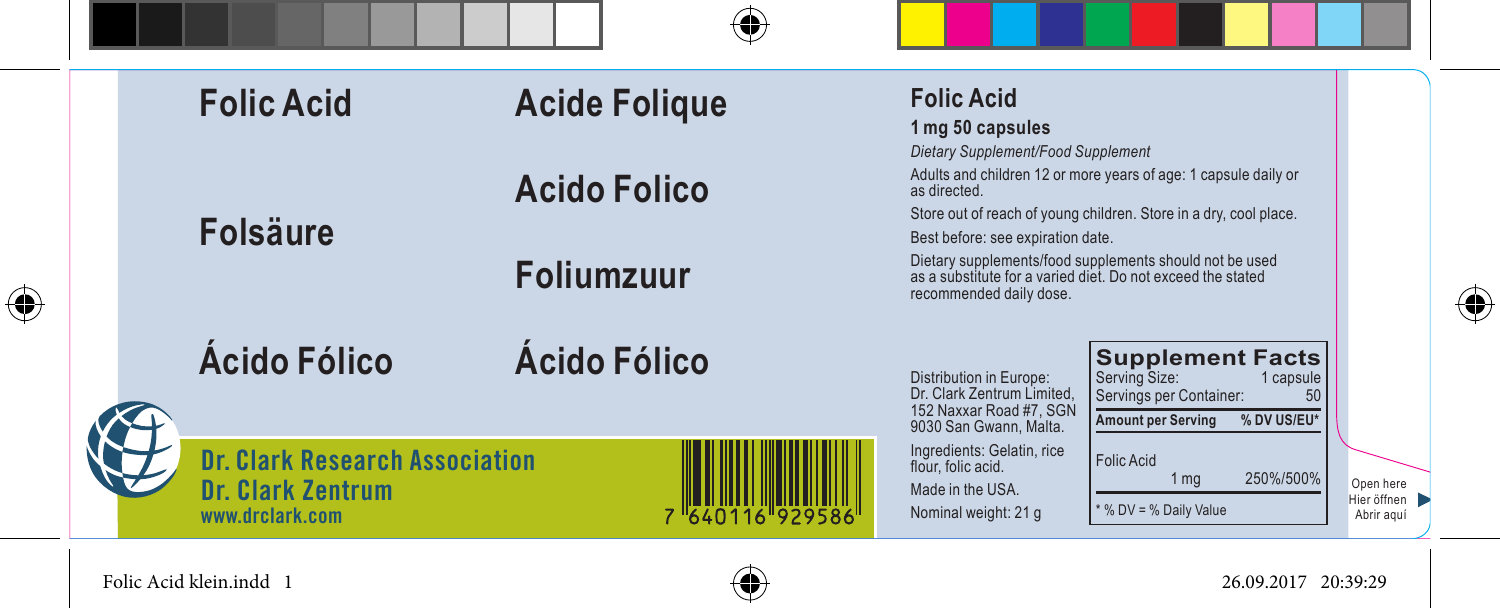| ၯ |
|---|
|   |
|   |
|   |
|   |
| ۰ |
|   |
| ÷ |
|   |
|   |

⊕

# **Foliumzuur**

### **1 mg 50 capsules**

- *Voedingssupplement*
- Ξ Volwassenen en kinderen vanaf 12 jaar: 1 capsule per dag of zoals voorgeschreven door arts/deskundige.

Buiten bereik en zicht van jonge kinderen houden. Droog en op kamertemper- atuur bewaren.

Uiterste gebruiksdatum: voedingssupplement niet meer gebruiken na datum vermeld achter 'exp'.

Voedingssupplementen mogen niet als vervanging van een gevarieerde en evenwichtige voeding en van een gezonde levensstijl gebruikt worden. De aanbevolen dagelijkse portie niet overschrijden.

**Dr. Clark Research Association Dr. Clark Zentrum www.drclark.com**



| Voedingswaarde |
|----------------|
|----------------|

| Dosis:<br>Doseringen per pakket: |      | 1 capsule<br>50 |
|----------------------------------|------|-----------------|
| 1 capsule bevat                  |      | ADH US/ADH EU*  |
| Foliumzuur                       |      |                 |
|                                  | 1 mg | 250%/500%       |



\*ADH = Aanbevolen Dagelijkse Hoeveelheid

Ingrediënten: gelatine, rijstmeel, foliumzuur. Geproduceerd in de VS. Nominale hoeveelheid: 21 g Distributeur Nederland: Clark Nederland www.clarknederland.nl info@clarknederland.nl

Folic Acid klein.indd 2 26.09.2017 20:39:29

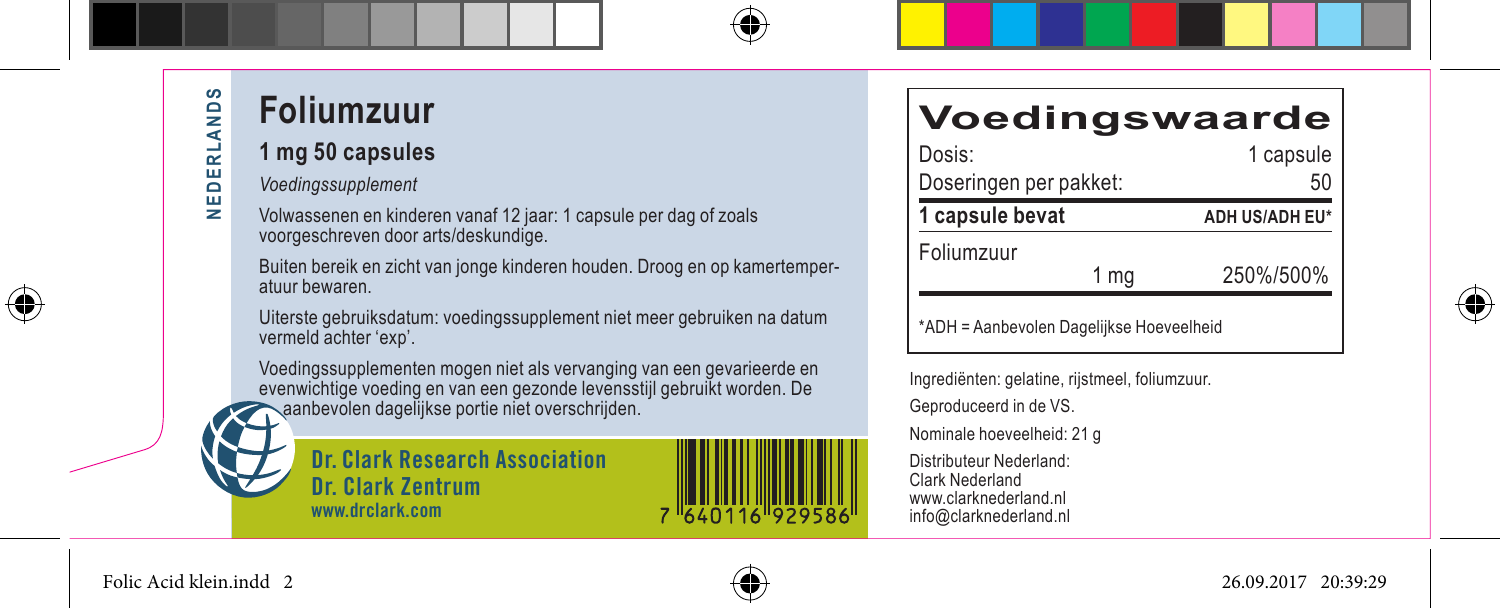#### 5<sub>CH</sub> **Folsäure DEUTSCH** 흡

ā

⊕

# **1 mg 50 Kapseln**

#### *Nahrungsergänzungsmittel*

Erwachsene und Kinder über 12 Jahren: 1 Kapsel täglich oder gemäss Empfehlung.

Ausserhalb der Reichweite von kleinen Kindern lagern. An einem kühlen, trockenen Ort lagern.

Mindestens haltbar bis: siehe Verfalldatum auf der Vorderseite, mit "exp" gekennzeichnet.

Nahrungsergänzungsmittel sind kein Ersatz für eine ausgewogene und abwechslungsreiche Ernährung. Angegebene empfohlene Tagesdosis nicht überschreiten.



Nennfüllmenge: 21 g

**Dr. Clark Research Association Dr. Clark Zentrum www.drclark.com**

# **Nährwerttabelle**

| Einnahmeempfehlung:                                      |      | 1 Kapsel              |
|----------------------------------------------------------|------|-----------------------|
| Einheiten pro Packung:                                   |      |                       |
| 1 Kapsel enthält                                         |      | <b>US RDA/EU RDA*</b> |
| Folsäure                                                 |      |                       |
|                                                          | 1 ma | 250%/500%             |
| *RDA = empfohlene Tagesdosis gemäss 21 CFR 101 (US) bzw. |      |                       |

\*RDA = empfohlene Tagesdosis gemäss 21 CFR 101 (US) bzw. EU Richtlinie 2008/100/EG (EU), umgesetzt für Deutschland in der Nährwert-Kennzeichnungsverordnung.

Zutaten: Gelatine, Reismehl, Folsäure. Hergestellt in den Vereinigten Staaten. Vertrieb in Europa: Dr. Clark Zentrum Ltd, 152 Naxxar Rd #7, SGN9030 San Gwann, Malta.





7 540116 929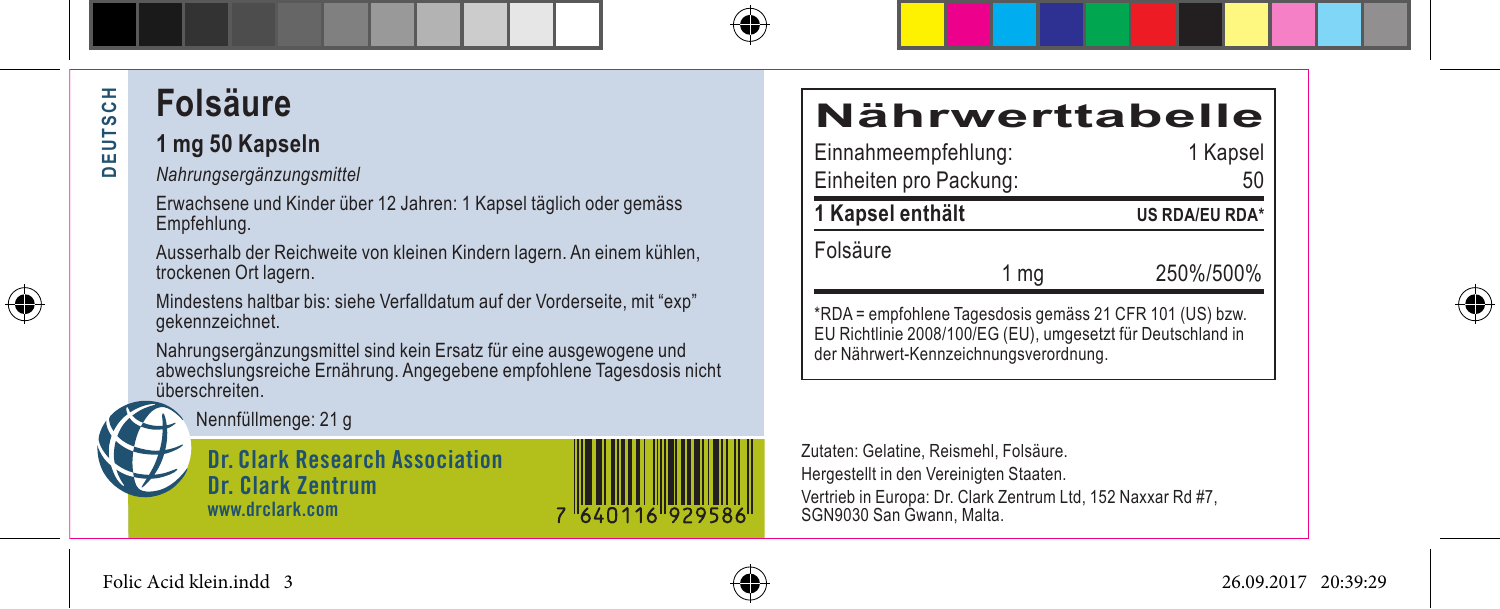

# **PORTUGUÊS Ácido Fólico** PORTUGUÊS

### **1 mg 50 cápsulas**

*Suplemento alimentar*

Adultos e crianças acima de 12 anos: 1 cápsula por dia ou como recomendado.

Guardar fora do alcance das crianças de tenra idade. Armazenar em local fresco e seco.

Melhor antes: ver data de caducare, marcado "exp".

Os suplementos alimentares não devem ser utilizados como substitutos de um regime alimentar variado. Não exceda a dose diária recomendada.





|                        | Valor alimentício |
|------------------------|-------------------|
| Dosagem:               | 1 cápsula         |
| Porções por embalagem: | 50                |
| 1 cápsula contém       | DDR US/DDR EU*    |
| Ácido fólico           | 250%/500%         |

\*DDR = Dose Diária Recomendada

Ingredientes: gelatina, farinha de arroz, ácido fólico. Fabricado nos EUA.

Peso nominal: 21 g

Distribuidor en España y Portugal: Natur & Clark SL, c / Hortaleza 106, 28004 Madrid, España. 26.00011533/M



Folic Acid klein.indd 4 26.09.2017 20:39:29

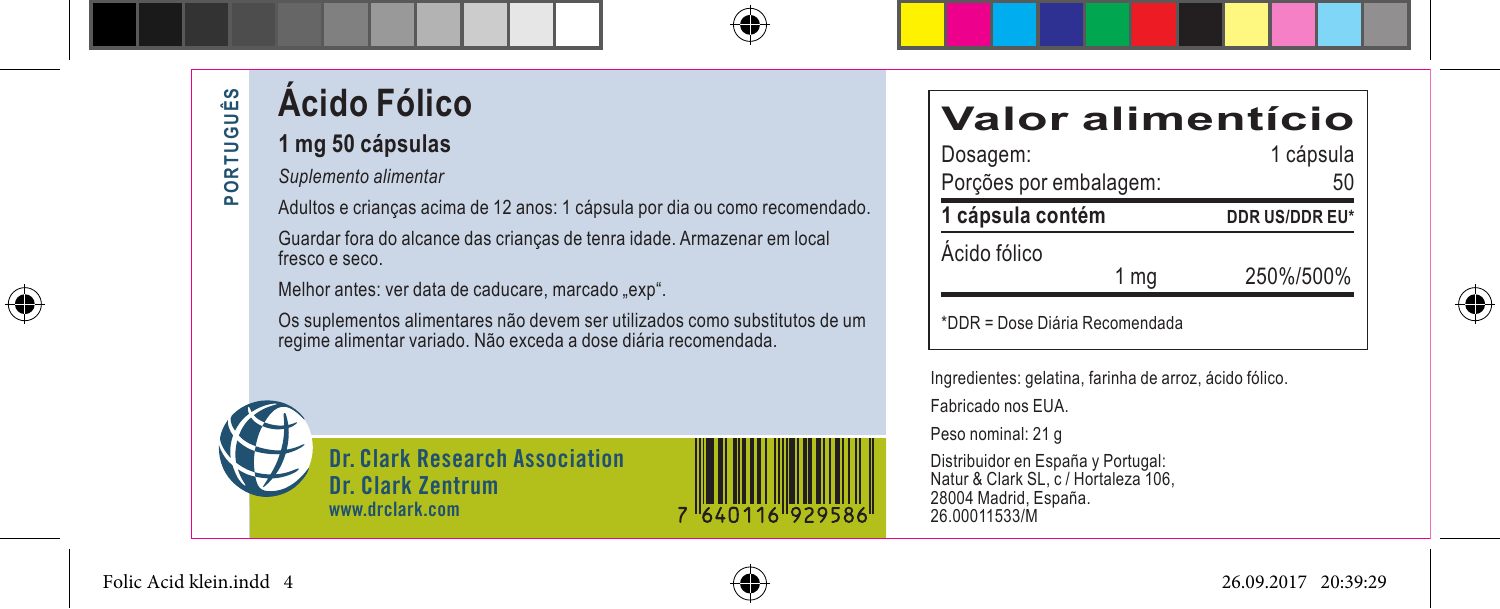# **ESPAÑOL**

⊕

# **Ácido Fólico**

### **1 mg 50 cápsulas**

*Complemento alimenticio*

Adultos y niños de más de 12 años: 1 cápsula al día o según recomendación.

Manténgase fuera del alcance de los niños más pequeños. Almacenar en un lugar fresco y seco.

Consumir preferentemente antes de: vea fecha de caducidad, marcada "exp".

Los complementos alimenticios no deben utilizarse como sustituto de una dieta equilibrada. No superar la dosis diaria expresamente recomendada.



**Dr. Clark Research Association Dr. Clark Zentrum www.drclark.com**

# **Valor alimenticio**

| Dosificación:                      |      | 1 cápsula      |
|------------------------------------|------|----------------|
| Dosis por envase:                  |      | 50             |
| 1 cápsula contiene                 |      | CDR US/CDR EU* |
| Ácido fólico                       |      |                |
|                                    | 1 ma | 250%/500%      |
| *CDR = Cantidad Diaria Recomendada |      |                |

Ingredientes: gelatina, harina de arroz, ácido fólico. Fabricado en los EEUU.

Peso nominal: 21 g

Distribuidor en España y Portugal: Natur & Clark SL, c / Hortaleza 106, 28004 Madrid, España. 26.00011533/M



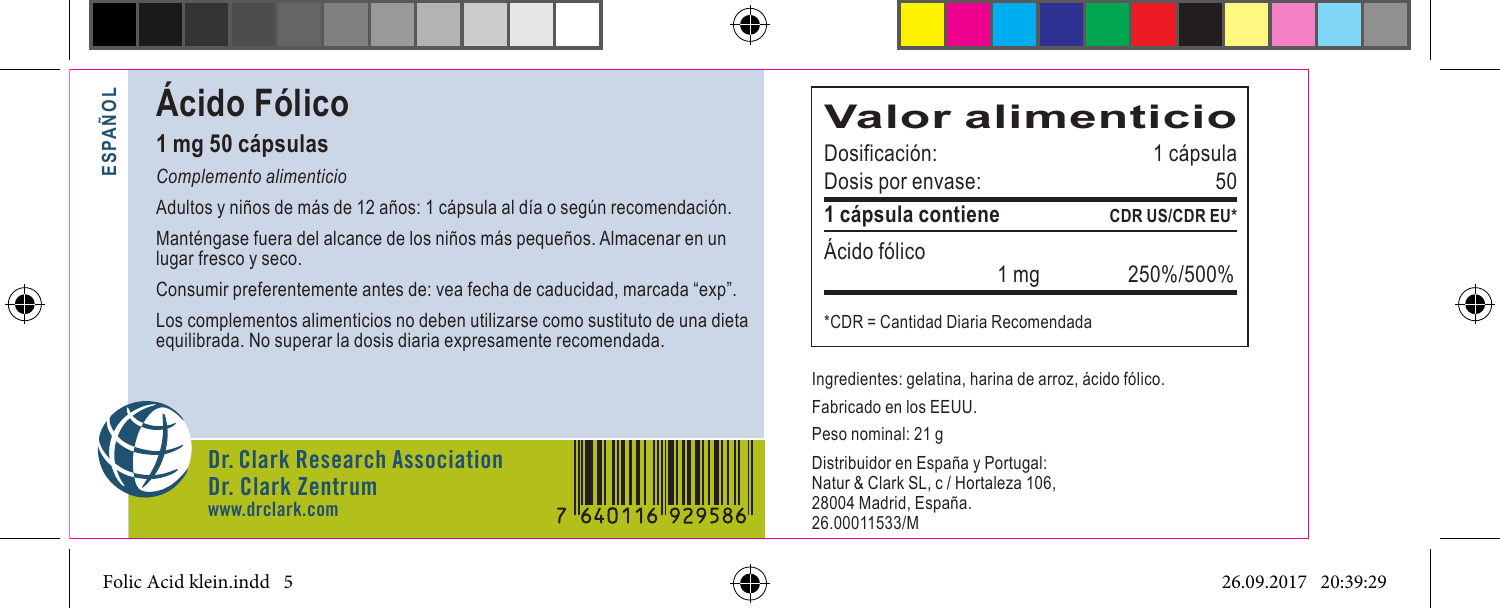

⊕

### **ITALIANO IANO Acido Folico**

### **1 mg 50 capsule**

#### *Integratore alimentare*

Adulti e bambini sopra i 12 anni: 1 capsula al giorno o secondo prescrizione. Mantenere fuori dalla portata dei bambini piccoli. Conservare in luogo fresco e asciutto.

Da consumarsi entro: vedere data di scadenza, indicata "exp".

Gli integratori alimentari non vanno intesi come sostituto di una dieta variata. Non eccedere la dose giornaliera raccomandata.





| Valore alimentare   |                       |
|---------------------|-----------------------|
| Posologia:          | 1 capsula             |
| Dosi per contenuto: | 50                    |
| 1 capsula contiene  | <b>RDA US/RDA EU*</b> |

1 mg 250%/500%

Acido folico

\*RDA= Razione Giornaliera Raccomandata

Ingredienti: gelatina, farina di riso, acido folico. Prodotto negli Stati Uniti. Peso nominale: 21 g Agente esclusivo Italia: Dr. Clark Service di Marina Cosati Via Montarinetta 1 6900 Lugano, Svizzera



Folic Acid klein.indd 6 26.09.2017 20:39:29

**ITALI** 

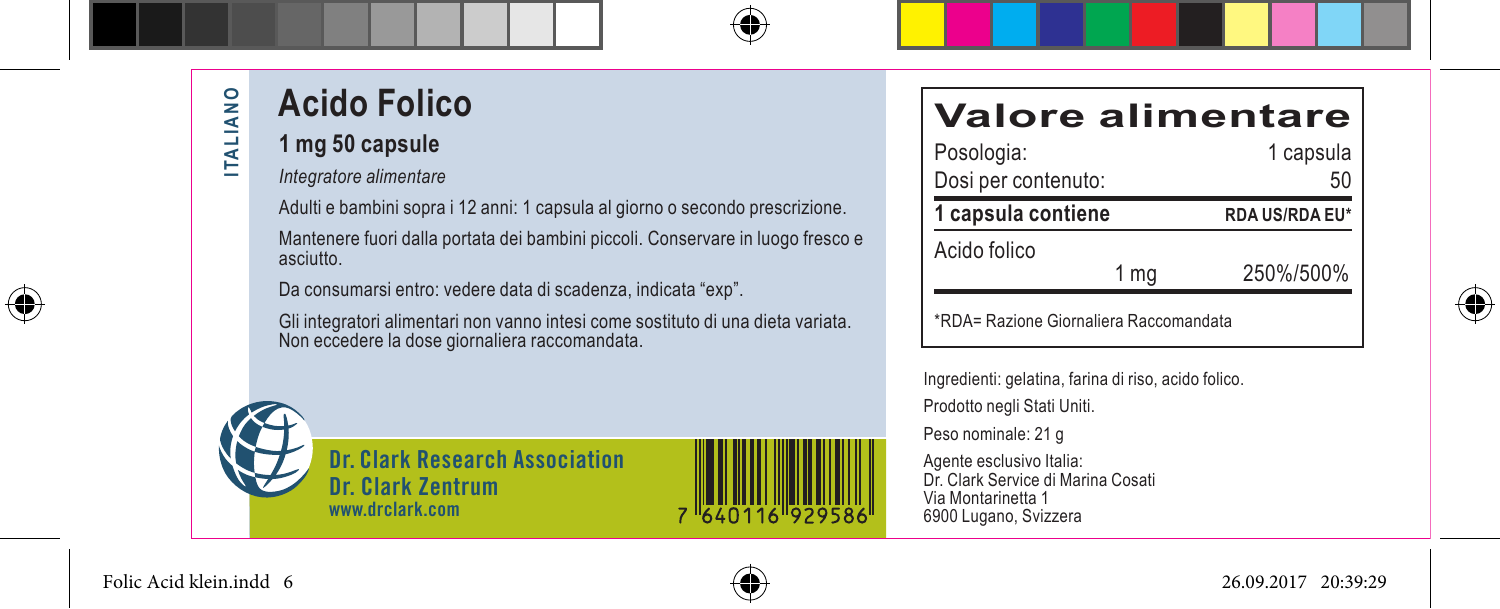

⊕

### **Acide Folique 1 mg 50 capsules**

*Complément alimentaire*

Adultes et enfants de plus de 12 ans: 1 capsule par jour ou selon recommandation.

Tenir hors de la portée des jeunes enfants. À conserver dans un endroit frais et sec.

À consommer de préférence avant: voir date de péremption, marquée "exp".

Les compléments alimentaires ne doivent pas être utilisés comme substituts d'un régime alimentaire varié. Ne pas dépasser la dose journalière indiquée.

Poids nominal: 21 g.



**Dr. Clark Research Association Dr. Clark Zentrum www.drclark.com**

### **Valeur nutritionnelle**

| Dose recommandée:<br>Nombre de doses rec. par boîte: | 1 capsule<br>50 |
|------------------------------------------------------|-----------------|
| 1 capsule contient                                   | AJR US/AJR EU*  |
| Acide folique                                        |                 |
| 1 mg                                                 | 250%/500%       |
|                                                      |                 |

\*AJR = Apport Journalier Recommandé

Ingrédients: gélatine, farine de riz, acide folique. Fabriqué aux États-Unis. Distribution en Europe: Dr. Clark Zentrum Ltd, 152 Naxxar Rd #7, SGN9030 San Gwann, Malta.



Folic Acid klein.indd 7 26.09.2017 20:39:29